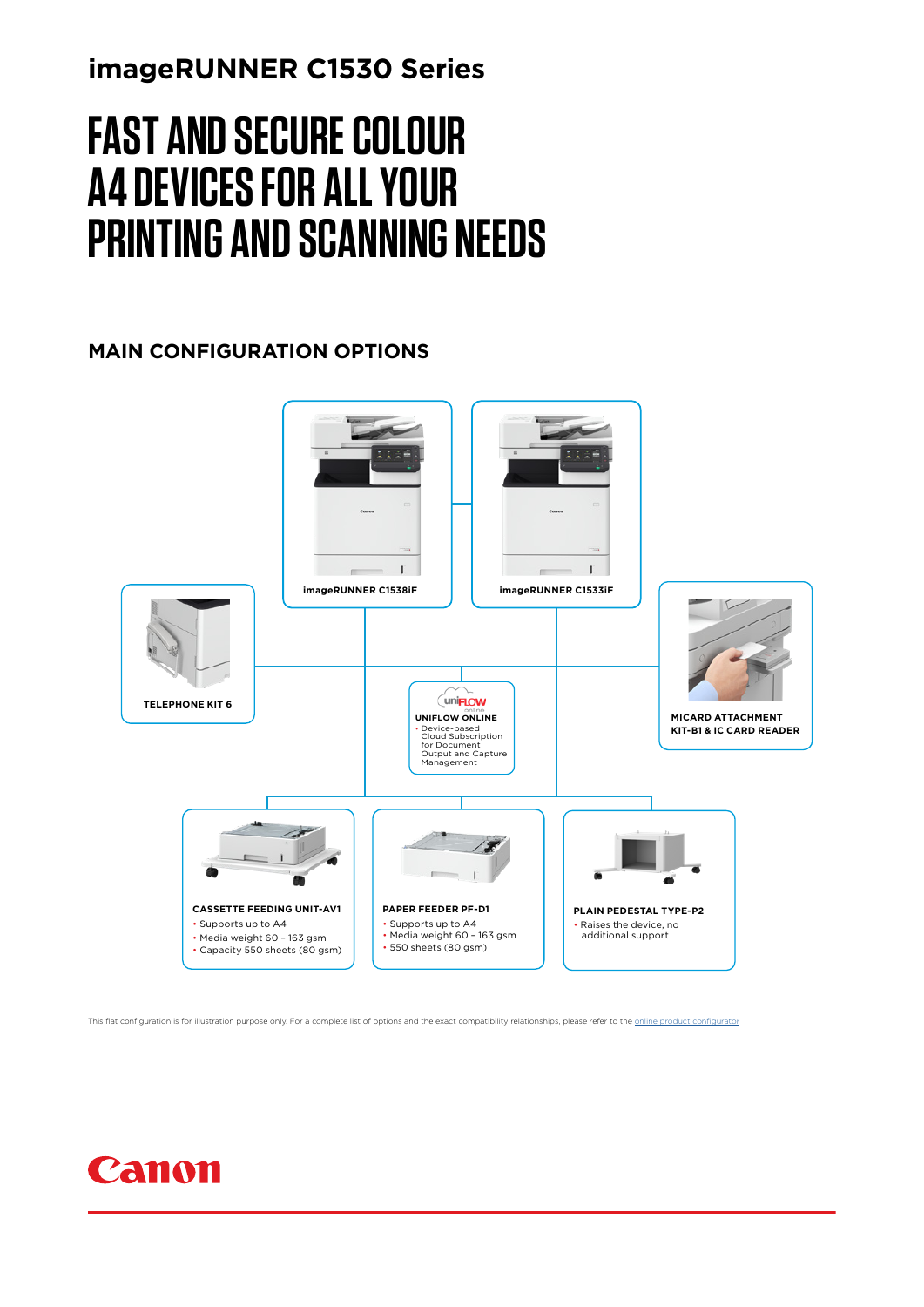# **TECHNICAL**

## **imageRUNNER C1530 Series**

| <b>MAIN UNIT</b><br><b>Machine type</b> | A4 Colour Laser Multifunctional                                                                              | <b>Operating System</b>            | UFR II: Windows* 8.1/10/Server 2012/Server 2012 R2/<br>Server 2016/Server 2019, MAC OS X (10.11 or later)            |
|-----------------------------------------|--------------------------------------------------------------------------------------------------------------|------------------------------------|----------------------------------------------------------------------------------------------------------------------|
| Core functions                          | Print, Copy, Scan, Send and Fax                                                                              |                                    | PCL: Windows® 8.1/10/Server 2012/Server 2012 R2/Server                                                               |
| Processor                               | 1GHz Dual Core Processor                                                                                     |                                    | 2016/Server 2019                                                                                                     |
| <b>Control Panel</b>                    | 17.8 cm/7 inch TFT LCD WVGA Colour Touch panel                                                               |                                    | PS: Windows® 8.1/10/Server 2012/Server 2012 R2/Server<br>2016/Server 2019, MAC OS X (10.10 or later)                 |
| Memory                                  | Standard: 2.0GB RAM                                                                                          |                                    | PPD: Windows* 8.1/10, MAC OS X (10.10 or later)                                                                      |
| Storage                                 | Standard: 64GB eMMC (available space 30GB)                                                                   |                                    |                                                                                                                      |
| <b>Interface Connection</b>             | <b>NETWORK</b>                                                                                               |                                    | As of January, 2021                                                                                                  |
|                                         | Standard: 1000Base-T/100Base-TX/10Base-T, Wireless<br>LAN (IEEE 802.11 b/g/n)                                | <b>COPY SPECIFICATIONS</b>         |                                                                                                                      |
|                                         | <b>OTHERS</b>                                                                                                | Copy Speed (BW/CL)                 | iR C1538iF:                                                                                                          |
|                                         | Standard: USB 2.0 (Host) x2, USB 2.0 (Device) x1                                                             |                                    | Up to 38/38 ppm (A4R) Up to 40/40 ppm (A5R), Up to<br>59/59 ppm (A5)                                                 |
| Paper Supply Capacity<br>(A4, 80gsm)    | Standard: 650 sheets<br>Maximum: 2300 sheets                                                                 |                                    | <b>iR C1533iF:</b>                                                                                                   |
|                                         | (with Cassette Feeding Unit-AV1                                                                              |                                    | Up to 33/33 ppm (A4R) Up to 40/40 ppm (A5R), Up to                                                                   |
|                                         | + Paper Feeder PF-D1 x 2)                                                                                    |                                    | 55/55 ppm (A5)                                                                                                       |
| Paper output capacity<br>(A4, 80gsm)    | Standard: 200 sheets<br>Maximum: 200 sheets                                                                  | First-Copy-Out Time<br>(A4, BW/CL) | Approx. 5.9/6.9 seconds or less                                                                                      |
| <b>Finishing Capabilities</b>           | Collate, Group                                                                                               | Copy resolution (dpi)              | 600 x 600                                                                                                            |
| <b>Supported Media Types</b>            | Multi-purpose Tray:                                                                                          | <b>Multiple Copies</b>             | Up to 999 copies                                                                                                     |
|                                         | Thin, Plain, Recycled, Colour, Heavy, Bond, Transparency,                                                    | <b>Copy Density</b>                | Automatic or Manual (9 Levels)                                                                                       |
|                                         | Label ,Pre-punched, Envelope<br>Paper Cassette:                                                              | Magnification                      | 25% to 400% (1% Increments)                                                                                          |
|                                         | Plain, Recycled, Colour, Pre-punched                                                                         |                                    | Preset reduction/enlargement: 25%, 50%, 70%, 100%,<br>141%, 200%, 400%                                               |
| <b>Supported Media Sizes</b>            | Multi-purpose tray:                                                                                          | <b>Copy Features</b>               | Preset R/E Ratios by Area, Two-Sided, Density                                                                        |
|                                         | Standard size: A4R, A5, A5R, A6R, B5R, Envelopes [No.<br>10(COM 10), Monarch, ISO-C5, DL]                    |                                    | Adjustment, Original Type Selection, Interrupt Mode,                                                                 |
|                                         | Custom Size/Free Size: Min.76.2 x127.0 mm up to 216.0                                                        |                                    | Two-sided Original, Sort, Job Build, N on 1, Sharpness,<br>Erase Frame, Copy ID Card, Skip Blank Pages, Colour       |
|                                         | x355.6 mm<br>Paper Cassette:                                                                                 |                                    | Mode, Reserved copy, Copy Sample                                                                                     |
|                                         | Standard size: A4R, A5, A5R, A6R, B5R                                                                        |                                    |                                                                                                                      |
| <b>Supported Media Weights</b>          | Multi-purpose tray: 60 to 216 gsm                                                                            | <b>SCAN SPECIFICATIONS</b>         |                                                                                                                      |
|                                         | Paper Cassettes: 60 to 163 gsm<br>Duplex: 60 to 163 gsm                                                      | Type                               | Standard: Single-pass Duplexing Automatic Document<br>Feeder (2-sided to 2-sided)                                    |
| Warm-up Time                            | 4 Seconds or Less*                                                                                           | Document Feeder Paper              | up to 100 sheets                                                                                                     |
|                                         | * Time from device power-on to when key operations can be                                                    | Capacity (80 gsm)                  |                                                                                                                      |
|                                         | performed on the touch panel display.<br>From Sleep Mode: 10 seconds or less                                 | <b>Acceptable Originals and</b>    | Platen: Sheet, Book                                                                                                  |
|                                         | 12 Seconds or Less*                                                                                          | weights                            | Document Feeder media weight :                                                                                       |
|                                         | *Time from device power on, until copy ready (not print reservation)                                         |                                    | 1-sided scanning: 42 to 128 gsm (BW), 64 to 128 gsm (CL)<br>2-sided scanning: 50 to 128 gsm (BW), 64 to 128 gsm (CL) |
|                                         |                                                                                                              | Supported media sizes              | Platen: max. scanning size: 216.0 x 355.6 mm                                                                         |
| Dimensions (W x D x H)                  | 500 x 556 x 640 mm                                                                                           |                                    | Document Feeder media size:                                                                                          |
| Installation Space (W x D)              | 717 x 785 mm (with Multipurpose Tray extended and<br>Cassette door open)                                     |                                    | A4R, A5R, A6R, B5R<br>Custom size: 48.0 x128.0 mm to 216.0 x 355.6 mm                                                |
| Weight                                  | Approx. 41.0 kg including toner                                                                              | Scan Speed (ipm: BW/CL, A4)        | DADF:                                                                                                                |
|                                         |                                                                                                              |                                    | 1-sided Scanning: 95/95 (300 dpi, send), 50/50 (600 dpi,                                                             |
| <b>PRINT SPECIFICATIONS</b>             |                                                                                                              |                                    | CODY)<br>2-sided Scanning: 150/145 (300 dpi, send), 50/50 (600                                                       |
| Print Speed (BW/CL)                     | iR C1538iF:                                                                                                  |                                    | dpi, copy)                                                                                                           |
|                                         | Up to 38/38 ppm (A4R) Up to 40/40 ppm (A5R), Up to<br>59/59 ppm (A5)                                         | Scan Resolution (dpi)              | Scan for Copy: up to 600 x 600<br>Scan for Send: (Push,BW) up to 600 x 600, (Pull,BW) up                             |
|                                         | iR C1533iF:                                                                                                  |                                    | to 600 x 600                                                                                                         |
|                                         | Up to 33/33 ppm (A4R) Up to 40/40 ppm (A5R), Up to<br>55/55 ppm (A5)                                         |                                    | (Push,CL) up to 300 x 300, (Pull,CL) up<br>to 300 x 300                                                              |
| Print Resolution (dpi)                  | Up to 1.200 x 1.200                                                                                          |                                    | Scan for Fax: up to 600 x 600                                                                                        |
| Page description languages              | Standard: UFR II, PCL6, Adobe® PostScript®3™                                                                 | <b>Pull Scan Specifications</b>    | Colour Network ScanGear2. For both TWAIN and WIA                                                                     |
| <b>Direct Print</b>                     | Supported file types:                                                                                        |                                    | Supported OS: Windows*7/8.1/10/Server2008/<br>Server2008 R2/Server2012/Server2012 R2/Server 2016/                    |
|                                         | RUI: PDF, EPS, TIFF/JPEG, XPS                                                                                |                                    | Server 2019                                                                                                          |
|                                         | USB Memory: PDF, TIFF/JPEG, XPS<br>Network Place: PDF, TIFF/JPEG, XPS                                        | <b>Scan Method</b>                 | PushScan, PullScan, Scan to Network, Scan to USB                                                                     |
|                                         | AirPrint, Mopria, Universal Print by Microsoft                                                               |                                    | Memory Key, Scan to Mobile device, Scan to cloud<br>(uniFLOW Online/Online Express)                                  |
| Printing from mobile and<br>cloud       | AirPrint, Mopria, Canon PRINT Business and uniFLOW<br>Online                                                 |                                    |                                                                                                                      |
|                                         | A range of software solutions is available to provide                                                        |                                    |                                                                                                                      |
|                                         | printing from mobile devices and cloud-based services<br>depending on your requirements.                     |                                    |                                                                                                                      |
|                                         | Please contact your sales representative for further                                                         |                                    |                                                                                                                      |
|                                         | information                                                                                                  |                                    |                                                                                                                      |
| Fonts                                   | PS fonts: 136 Roman<br>PCL fonts: 93 Roman, 10 Bitmap fonts, 2 OCR fonts,                                    |                                    |                                                                                                                      |
|                                         | Andalé Mono WT                                                                                               |                                    |                                                                                                                      |
|                                         | J/K/S/T*1 (Japanese, Korean, Simplified and Traditional<br>Chinese), Barcode fonts*2                         |                                    |                                                                                                                      |
|                                         | *1 Requires optional PCL International Font Set-A1                                                           |                                    |                                                                                                                      |
|                                         | *2 Requires optional Barcode Printing Kit-D1                                                                 |                                    |                                                                                                                      |
| <b>Print Features</b>                   | Secure Print, Watermark, Header/Footer, Page Layout,<br>Two-sided Printing, Mixed Paper Sizes/ Orientations, |                                    |                                                                                                                      |
|                                         | Toner Reduction, Poster Printing, Forced Hold Printing,                                                      |                                    |                                                                                                                      |
|                                         | Print Date, Scheduled Printing, Printing Using a Virtual<br>Printer                                          |                                    |                                                                                                                      |

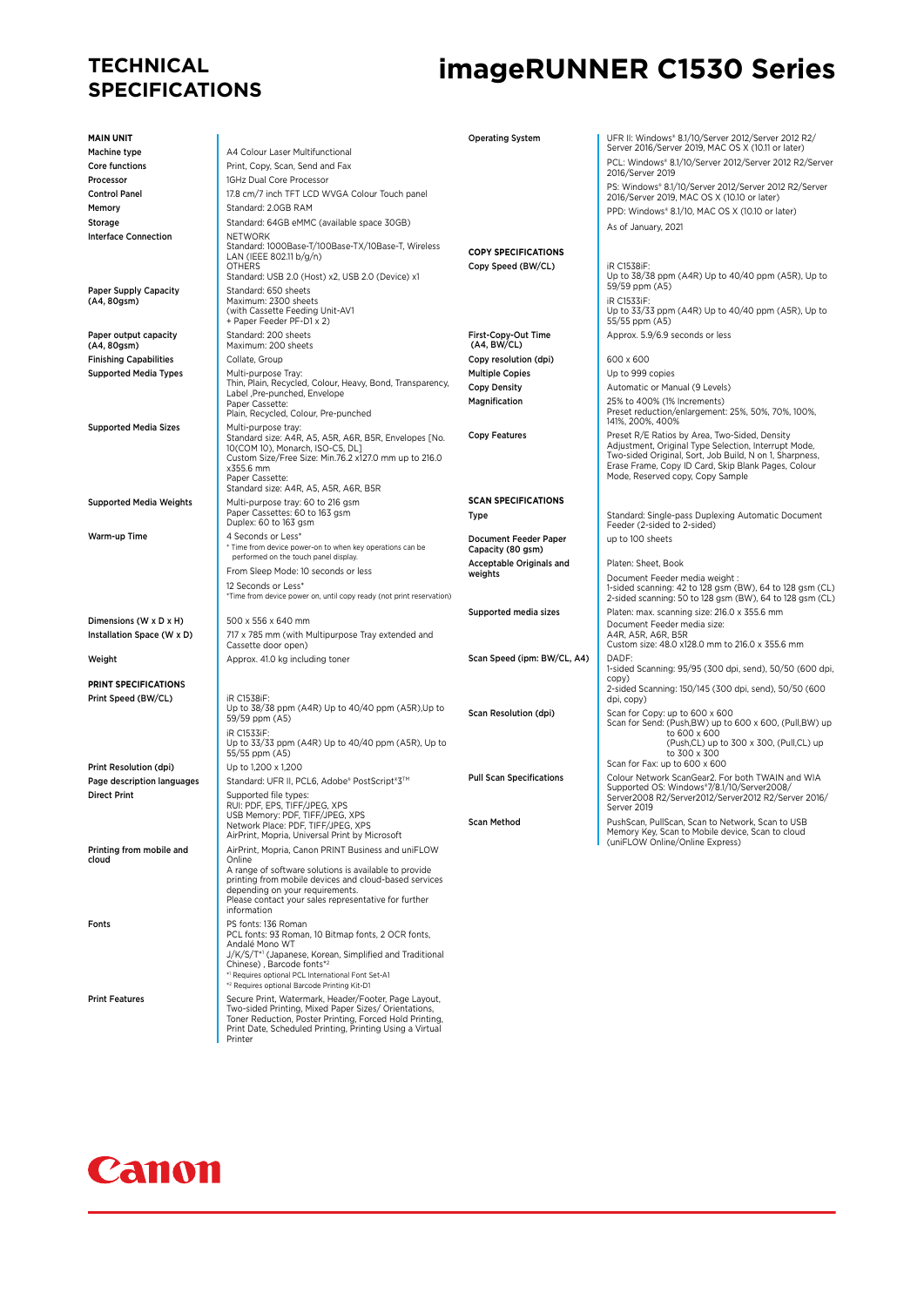#### **TECHNICAL SPECIFICATIONS**

### **imageRUNNER C1530 Series**

| <b>SEND SPECIFICATIONS</b>                   |                                                                                                                                                                                                                                                                                                                                                                                                                                                                                                                     | <b>Network Security</b>                          | TLS 1.3, IPSec, IEEE802.1X authentication, SNMP<br>V3.0, Firewall Functionality (IP/MAC Address                      |
|----------------------------------------------|---------------------------------------------------------------------------------------------------------------------------------------------------------------------------------------------------------------------------------------------------------------------------------------------------------------------------------------------------------------------------------------------------------------------------------------------------------------------------------------------------------------------|--------------------------------------------------|----------------------------------------------------------------------------------------------------------------------|
| Destination                                  | Standard: E-mail/Internet FAX (SMTP), Super G3<br>FAX, SMB3.0, FTP, WebDAV                                                                                                                                                                                                                                                                                                                                                                                                                                          |                                                  | Filtering), Dual Network Support (Wired LAN/                                                                         |
| Address Book                                 | LDAP (2,000)/Local (1,600)/Speed dial (200)                                                                                                                                                                                                                                                                                                                                                                                                                                                                         |                                                  | Wireless LAN, Wired LAN/Wired LAN),<br>Disabling/Enabling (Network Protocols/                                        |
| Send resolution (dpi)                        | Push: 100 x 100, 150 x 150, 200 x 100 (Normal),                                                                                                                                                                                                                                                                                                                                                                                                                                                                     |                                                  | Applications, Remote UI, USB Interface), G3 FAX                                                                      |
|                                              | 200 x 200 (Fine), 200 x 400* (SuperFine), 300 x<br>300, 400 x 400* (UltraFine), 600 x 600*                                                                                                                                                                                                                                                                                                                                                                                                                          |                                                  | separation from LAN, USB Port separation from<br>LAN, Scan and Send -Virus Concerns for E-mail<br>Reception          |
|                                              | Pull: 75 x 75, 100 x 100, 150 x 150, 200 x 200,<br>300 x 300, 400 x 400*, 600 x 600*<br>*Colour mode is black and white only                                                                                                                                                                                                                                                                                                                                                                                        | <b>Device Security</b>                           | Standard Storage Initialize, Job Log Conceal<br>Function, Protecting MFP Software Integrity,                         |
| <b>Communication protocol</b>                | File: FTP (TCP/IP), SMB3.0 (TCP/IP), WebDAV<br>Email/iFax: SMTP (send), POP3 (receive)                                                                                                                                                                                                                                                                                                                                                                                                                              |                                                  | Verify System at Startup, Runtime Intrusion<br>Detection                                                             |
| <b>File Format</b>                           | Standard: TIFF (MMR), JPEG*, PDF (Compact,                                                                                                                                                                                                                                                                                                                                                                                                                                                                          | Device Management and<br>Auditing                | Administrator Password, Digital Certificate and<br>Key Management, Audit Log, Cooperating with                       |
|                                              | Searchable, PDF/A-1b, Encrypted), XPS<br>(Compact, Searchable), PDF/XPS (Device<br>Signature, Office Open XML (PowerPoint, Word)                                                                                                                                                                                                                                                                                                                                                                                    |                                                  | External Security Audit System (Security<br>Information and Event Management), Security<br><b>Policy Setting</b>     |
|                                              | Optional: PDF (Trace & Smooth), PDF/XPS (User<br>Signature)                                                                                                                                                                                                                                                                                                                                                                                                                                                         | <b>ENVIRONMENTAL</b><br><b>SPECIFICATIONS</b>    |                                                                                                                      |
|                                              | *Single page only                                                                                                                                                                                                                                                                                                                                                                                                                                                                                                   | <b>Operating Environment</b>                     | Temperature: 10 to 30 °C                                                                                             |
| <b>Universal Send Features</b>               | Original Type Selection, Two-sided Original,<br>Density Adjustment, Sharpness, Erase Frame, Job<br>Build, Delayed Send, Preview, Job Done Notice,                                                                                                                                                                                                                                                                                                                                                                   | Power source                                     | Humidity: 20 to 80% RH (Relative Humidity)<br>iR C1538iF: 220-240V 50/60Hz 4.0A<br>iR C1533iF: 220-240V 50/60Hz 3.9A |
|                                              | File Name, Subject/Message, Reply-to, E-mail<br>Priority, TX Report, Original Content Orientation                                                                                                                                                                                                                                                                                                                                                                                                                   | Power consumption                                | Maximum: Approx. 1,500 W                                                                                             |
|                                              |                                                                                                                                                                                                                                                                                                                                                                                                                                                                                                                     |                                                  | Standby: Approx. 33.3 W*1                                                                                            |
| <b>FAX SPECIFICATIONS</b>                    |                                                                                                                                                                                                                                                                                                                                                                                                                                                                                                                     |                                                  | Sleep mode: Approx. 1.1 W*2                                                                                          |
| Maximum Number of<br><b>Connection Lines</b> | $\mathbf{1}$                                                                                                                                                                                                                                                                                                                                                                                                                                                                                                        |                                                  | *1 Reference value: measured one unit                                                                                |
| Modem Speed                                  | Super G3: 33.6 kbps<br>G3: 14.4 kbps                                                                                                                                                                                                                                                                                                                                                                                                                                                                                |                                                  | *2 Sleep mode is not available in all circumstances due to<br>certain settings.                                      |
| <b>Compression Method</b>                    | MH, MR, MMR, JBIG                                                                                                                                                                                                                                                                                                                                                                                                                                                                                                   |                                                  | Typical Electricity Consumption (TEC)*:                                                                              |
| Resolution (dpi)                             | 400 x 400 (Ultrafine), 200 x 400 (Superfine),                                                                                                                                                                                                                                                                                                                                                                                                                                                                       |                                                  | iR C1538iF: 0.43 kWh                                                                                                 |
|                                              | 200 x 200 (Fine), 200 x 100 (Normal)                                                                                                                                                                                                                                                                                                                                                                                                                                                                                |                                                  | iR C1533iF: 0.40 kWh                                                                                                 |
| Sending/Recording Size                       | Sending: A4, A5*1, A6*1, B5*1<br>Receiving: A4, A5, B5<br>* <sup>1</sup> Sent as A4                                                                                                                                                                                                                                                                                                                                                                                                                                 | Noise levels (BW/CL)                             | *As per US ENERGY STAR version 3.0<br>Sound Power Level (LWA,m)<br>Active (1-sided): 6.1B*1, Kv 0.3B*1               |
| FAX memory                                   | Up to 30,000 pages                                                                                                                                                                                                                                                                                                                                                                                                                                                                                                  |                                                  | *1 Reference value: measured only one unit with                                                                      |
| Speed dials                                  | Max. 200                                                                                                                                                                                                                                                                                                                                                                                                                                                                                                            |                                                  | ISO7779, described with ISO9296:2017                                                                                 |
| Group dials/destinations                     | Max. 199 dials                                                                                                                                                                                                                                                                                                                                                                                                                                                                                                      |                                                  | Sound Pressure Level (LpAm)<br>Bystander's position:                                                                 |
| <b>Sequential broadcast</b>                  | Max. 256 addresses                                                                                                                                                                                                                                                                                                                                                                                                                                                                                                  |                                                  | Active (1-sided): 50 dB*1                                                                                            |
| Memory backup                                | Yes                                                                                                                                                                                                                                                                                                                                                                                                                                                                                                                 |                                                  | *1 Reference value: measured only one unit with ISO7779,<br>described with ISO9296:2017                              |
| <b>Fax Features</b>                          | Sender's Name (TTI), Direct Send, Delayed Send,<br>Preview, Job Done Notice, TX Report, Interrupt                                                                                                                                                                                                                                                                                                                                                                                                                   |                                                  |                                                                                                                      |
|                                              | Transmission, Sequential Broadcasting,<br>Password/Subaddress Sending, Confidential                                                                                                                                                                                                                                                                                                                                                                                                                                 | Standards                                        | Blue Angel (applied for)                                                                                             |
|                                              | Mailbox                                                                                                                                                                                                                                                                                                                                                                                                                                                                                                             | <b>CONSUMABLES</b>                               |                                                                                                                      |
| <b>STORE SPECIFICATION</b>                   |                                                                                                                                                                                                                                                                                                                                                                                                                                                                                                                     | Toner Cartridge/s                                | T10 TONER BK/C/M/Y                                                                                                   |
| Memory Media                                 | Standard: USB Memory                                                                                                                                                                                                                                                                                                                                                                                                                                                                                                |                                                  | T10L TONER BK/C/M/Y                                                                                                  |
| <b>SECURITY</b>                              |                                                                                                                                                                                                                                                                                                                                                                                                                                                                                                                     | <b>Toner Yield (Estimated)</b><br>@ 5% Coverage) | T10 TONER BK: 13,000 pages<br>T10 TONER C/M/Y: 10,000 pages<br>T10L TONER BK: 6,000 pages                            |
| <b>SPECIFICATIONS</b>                        |                                                                                                                                                                                                                                                                                                                                                                                                                                                                                                                     |                                                  | T10L TONER C/M/Y: 5,000 pages                                                                                        |
| Authentication and<br><b>Access Control</b>  | User Authentication (Picture Login, Picture and<br>PIN Login, Username and Password Login,                                                                                                                                                                                                                                                                                                                                                                                                                          | <b>SOFTWARE AND</b>                              |                                                                                                                      |
|                                              | Function Level Login, Mobile Login), Department<br>ID Authentication (Department ID and PIN Login,                                                                                                                                                                                                                                                                                                                                                                                                                  | PRINTER MANAGEMENT                               |                                                                                                                      |
|                                              | Function Level Login), uniFLOW Online Express                                                                                                                                                                                                                                                                                                                                                                                                                                                                       | Tracking and reporting                           | uniFLOW Online Express                                                                                               |
|                                              | (PIN Login, Picture Login, Picture and PIN Login,<br>Card Login, Card and PIN Login, Username and                                                                                                                                                                                                                                                                                                                                                                                                                   | Remote management                                | iW Enterprise Management Console                                                                                     |
|                                              | Password Login, Department ID and PIN Login,                                                                                                                                                                                                                                                                                                                                                                                                                                                                        | tools                                            | eMaintenance<br>Content Delivery System                                                                              |
|                                              | Function Level Login), Access Management<br>System (Access Control)                                                                                                                                                                                                                                                                                                                                                                                                                                                 | <b>Scanning software</b>                         | Network ScanGear                                                                                                     |
| <b>Document Security</b>                     | Print Security (Secure Print, Encrypted<br>SecurePrint, Forced Hold Printing, uniFLOW<br>Secure Print*1), Recieve Data Security<br>(Confidential Fax Inbox Forwarding Received<br>Documents Automatically), Scan Security<br>(Encrypted PDF, Device Signature PDF/XPS, User<br>Signature PDF/XPS*2). Send Data Security<br>(Setting for requesting password input per<br>transmission, Restricted E-mail/File send<br>functions. Confirming FAX number. Allow/<br>Restrict Fax Driver Transmissions, Allow/Restrict |                                                  |                                                                                                                      |
|                                              | Sending from History, S/MIME Support),                                                                                                                                                                                                                                                                                                                                                                                                                                                                              |                                                  |                                                                                                                      |

\*1 Requires optional uniFLOW Online / uniFLOW \*2 Requires optional Universal Send Digital User Signature Kit-C1

## Canon